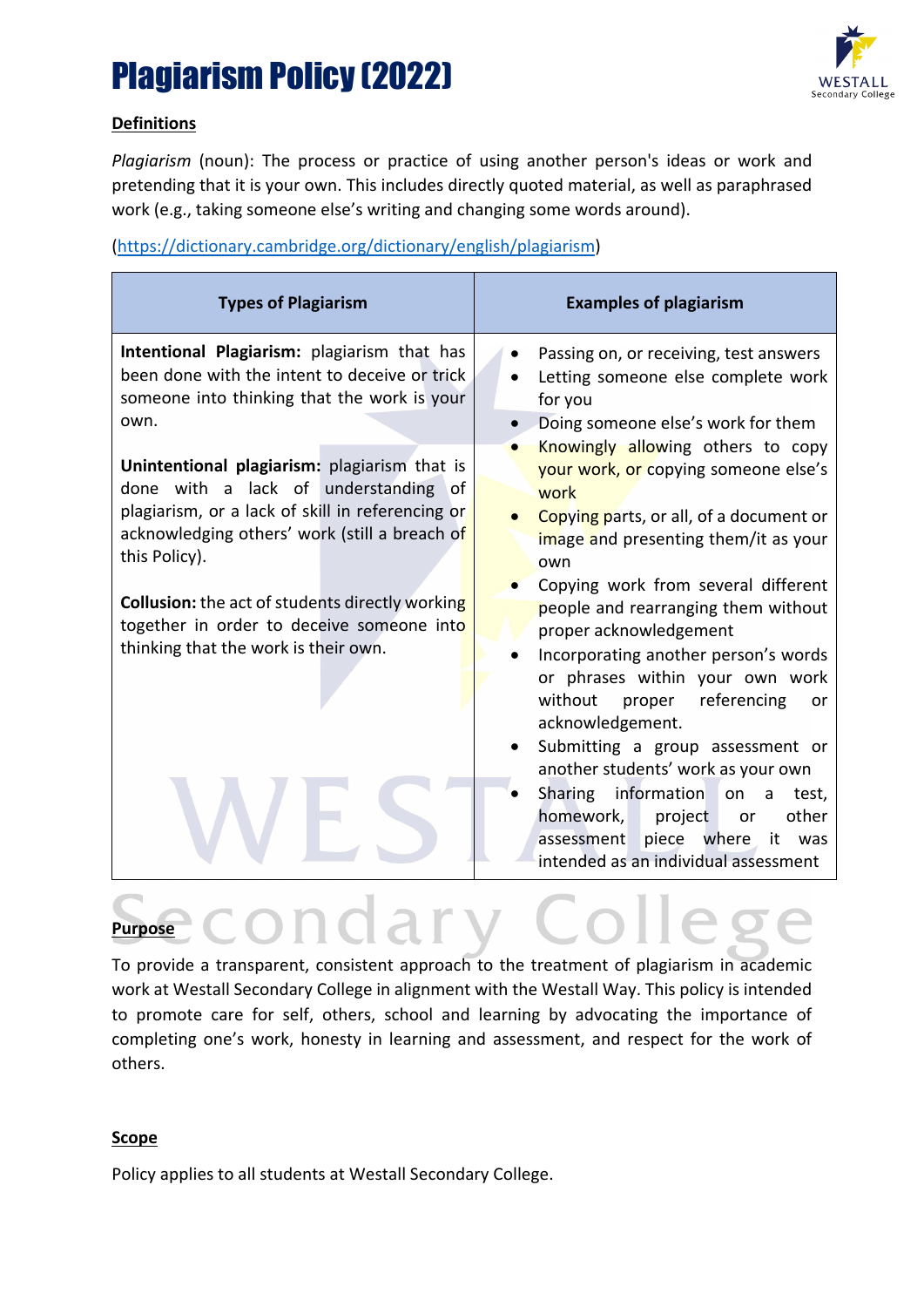

### **Policy**

### **Junior & Middle School (Years 7 – 10)**

The processes below are a guideline for students, teachers and parents, wherein the individual cases and natures of plagiarism, collusion or cheating should be considered.

 $1<sup>st</sup>$  incident – If student is found to have plagiarised, colluded or cheated by the Subject Teacher then the following actions should occur:

- 1. A behaviour conversation is initiated by the Subject Teacher, followed by a warning
- 2. Subject teacher will record the incident onto Compass and will inform the parent/guardian via phone or email.
	- a. Compass post should include: a description of the occurrence, the consequences issued, parent contact, and an attachment of the plagiarised work.
- 3. Student must attend lunchtime detention(s) and/or make-up sessions during iCreate to redo the task under supervision, and must resubmit the work.
- 4. Student will be awarded the opportunity to have their work marked against the original rubric.
- 5. Student will be warned of the consequences if he/she plagiarises again in future.

 $2<sup>nd</sup>$  incident – If student is found to have plagiarised, colluded or cheated for a second time, regardless of subject, then the following actions occur:

- 1. The student will have a meeting arranged with the Subject Teacher and Year Level Coordinator to ascertain the nature of the incident (how and why).
- 2. Subject Teacher will record the incident onto Compass
	- a. Compass post should include: a description of the occurrence, the consequences issued, parent contact, and an attachment of the plagiarised work.
- 3. YLC will record meeting with Subject Teacher and student on Compass, and will send home a formal written and/or verbal Plagiarism notice (i.e., by phone, letter and/or email) to guardians.
- 4. Student must attend sub-school after-school detention(s) to redo the task and resubmit the work, which will be assessed against the original rubric.
- 5. Student will receive an official grading that will be  $1 2$  letter grades below the rubric outcome, at the discretion of the subject teacher (taking the nature and individual case into consideration).
- 6. Student will be warned of the consequences if he/she plagiarises again in future.
- 7. Referral made to Student Wellbeing Coordinator by YLC (if required)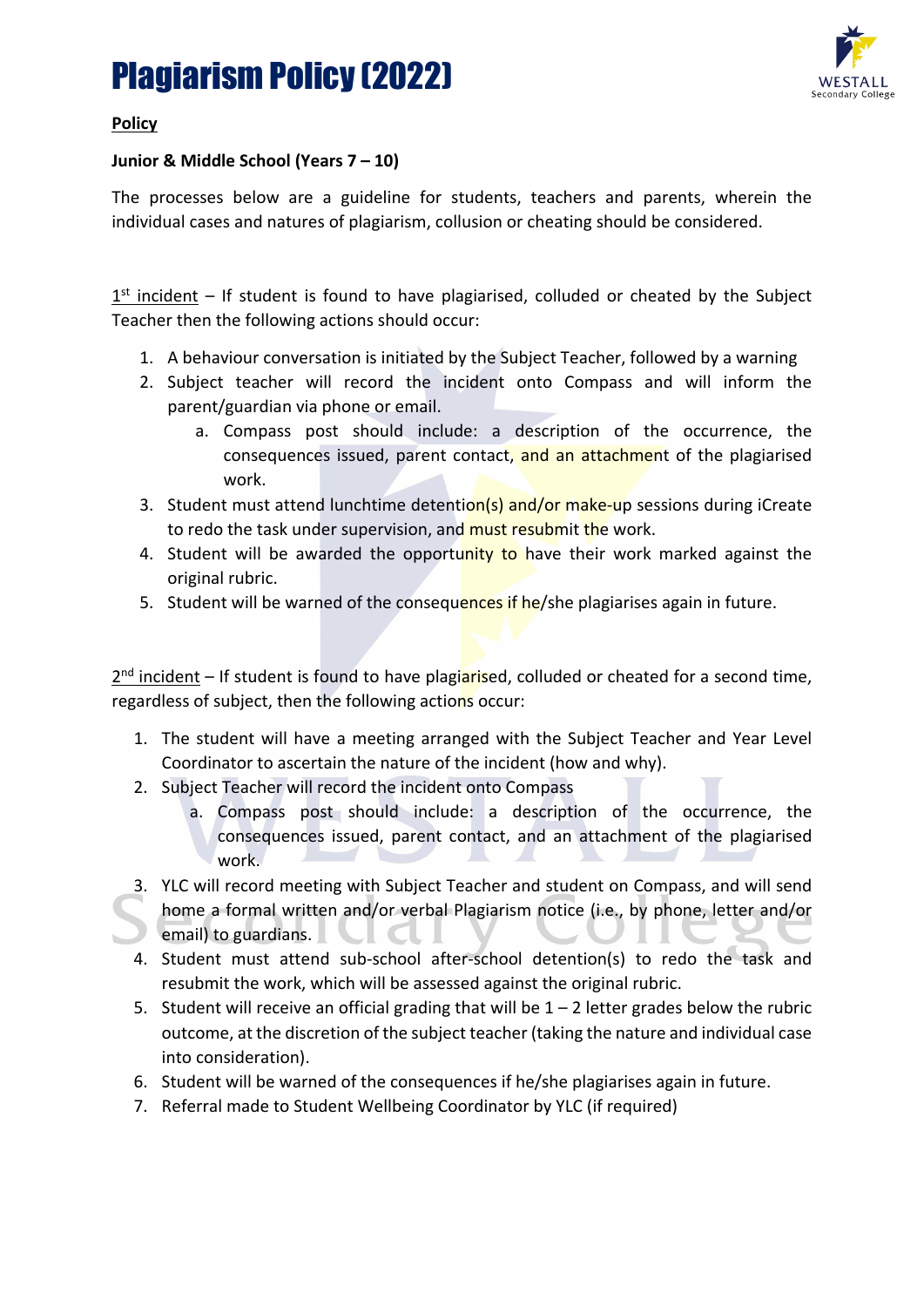

 $3<sup>rd</sup>$  incident – If student is found to have plagiarised, colluded or cheated for a third time, regardless of subject, then the following actions occur:

- 1. The student will have a meeting arranged with the Subject Teacher and YLC to ascertain the nature of the incident (how and why).
- 2. Subject Teacher will record the incident onto Compass
	- a. Compass post should include: a description of the occurrence, the consequences issued, parent contact, and an attachment of the plagiarised work.
- 3. A restorative parent/guardian meeting will be called by the YLC/DoL, involving the student, parents/guardians, and subject teacher.
- 4. YLC will record the restorative meeting with Subject Teacher, student, and guardians, in a Student Support Group (SSG) meeting form that will be signed and copied for all parties involved. YLC will also attach the form to a Compass chronicle post, and send a formal Plagiarism email and/or letter home in addition to the meeting.
- 5. Student will receive an internal suspension within which they must redo and resubmit the task under supervision.
- 6. Student will receive an official mark of  $'UG'$  (ungraded) for the assessment item.
- 7. Referral made to Student Wellbeing Coordinator by YLC (if required)

### **Senior School (Years 11 & 12)**

### VCE and VCAL Students

Students must provide evidence that submitted work is their own and/or was completed in accordance with VCAA requirements.

### **VCAA states that:**

*Principals are responsible for the administration of VCAA rules and instructions in their school. One of these rules is that students must ensure that all unacknowledged work submitted for assessment is genuinely their own.*

*Teachers may consider it appropriate to ask students to demonstrate their understanding of the task at, or about the time of, submission of the work. If any part or all of the work cannot be authenticated, the matter must be dealt with as a breach of rules.*

Where a belief has been formed that plagiarism has taken place, a formal investigation will be launched into the matter that adheres to the VCAA rules and guidelines as per the VCAA Administration Handbook regarding authentication of school-based assessment.

[https://www.vcaa.vic.edu.au/Documents/handbook/2021/VCEVCALAdministrativeHandboo](https://www.vcaa.vic.edu.au/Documents/handbook/2021/VCEVCALAdministrativeHandbook2021.pdf) [k2021.pdf](https://www.vcaa.vic.edu.au/Documents/handbook/2021/VCEVCALAdministrativeHandbook2021.pdf)

As such, the process below is a general guideline for students, teachers and parents, and the individual cases and natures of plagiarism, collusion or cheating should be considered.